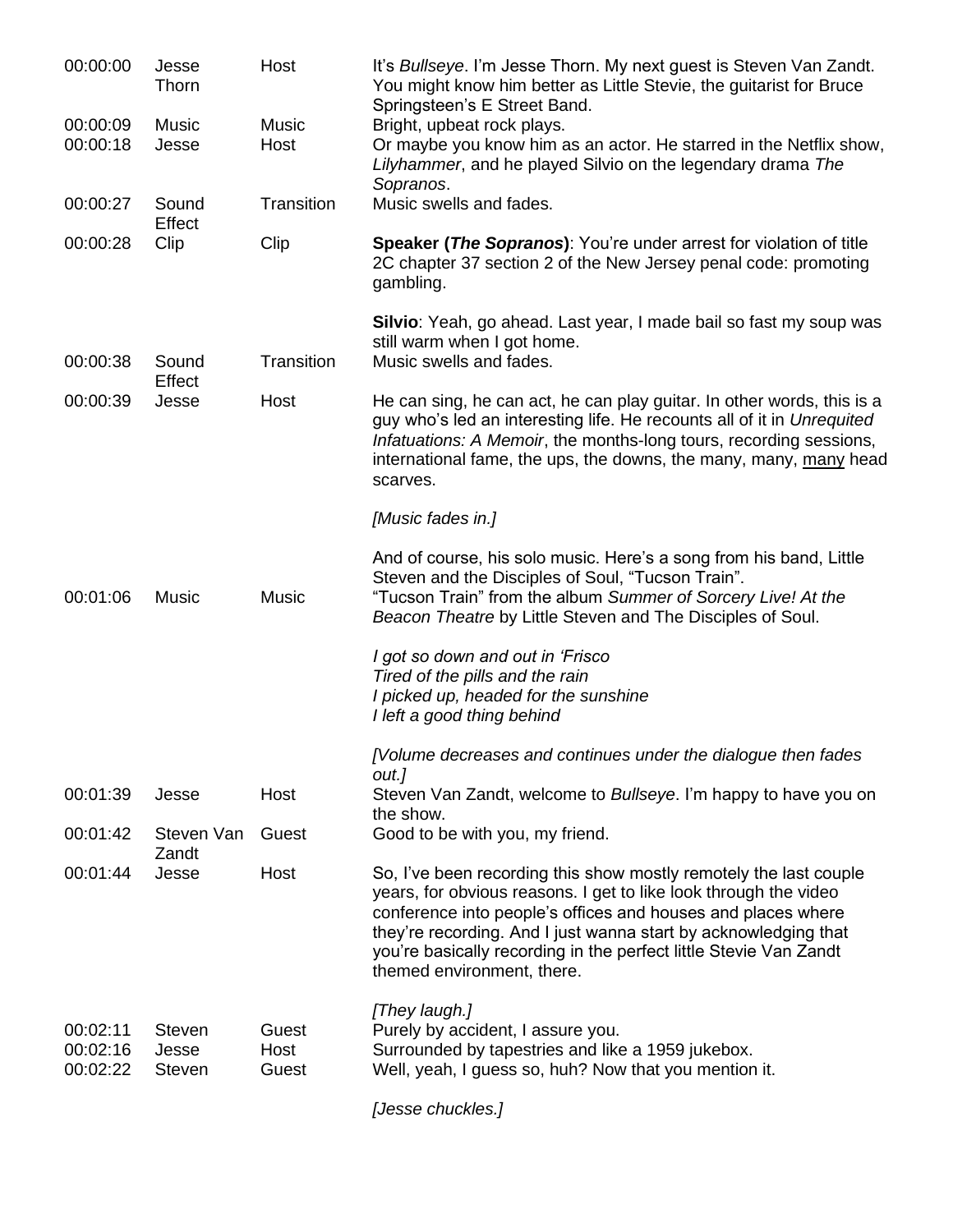| 00:02:36             | Jesse                  | Host          | We usually are upstairs in the kitchen, but the—yeah, I'm very<br>rarely down here. So, I'm not sure what's behind me.<br>I'm grateful to have you, grateful you took the time. Do you<br>remember what the first rock record that you were obsessed with<br>was?                                                                                                                                                                                                                                                                                                                                                                                                                                                                                                                                                                                                                                         |
|----------------------|------------------------|---------------|-----------------------------------------------------------------------------------------------------------------------------------------------------------------------------------------------------------------------------------------------------------------------------------------------------------------------------------------------------------------------------------------------------------------------------------------------------------------------------------------------------------------------------------------------------------------------------------------------------------------------------------------------------------------------------------------------------------------------------------------------------------------------------------------------------------------------------------------------------------------------------------------------------------|
| 00:02:46             | <b>Steven</b>          | Guest         | Um, it would've been one of several, 'cause I wore a couple of<br>singles out, which wasn't easy to do in those days. It was either<br>"Sherry" by The Four Seasons, "Twist & Shout" by The Isley<br>Brothers, could've been "Pretty Little Angel Eyes". You know,<br>somewhere in there. [Chuckles.]                                                                                                                                                                                                                                                                                                                                                                                                                                                                                                                                                                                                     |
| 00:03:09<br>00:03:13 | Jesse<br><b>Steven</b> | Host<br>Guest | Were those songs that you heard on the radio?<br>Yeah, this would've been like '61, '62. You know, would've been-<br>we had, you know—the AM radio back then was great, before—you<br>know, long before FM. Yeah, they were—that's the only place you<br>would've heard it would be on the radio. American Bandstand was<br>on by then.                                                                                                                                                                                                                                                                                                                                                                                                                                                                                                                                                                   |
| 00:03:32             | Sound<br>Effect        | Transition    | Music swells and fades.                                                                                                                                                                                                                                                                                                                                                                                                                                                                                                                                                                                                                                                                                                                                                                                                                                                                                   |
| 00:03:33             | Clip                   | Clip          | Host: Couple of very nice automobiles will go to two lucky winners<br>that you selected in the American Bandstand dance contest. Our<br>special guests of the day are Underground Sunshine. It all happens<br>here, right after this word. Listen to the sound of this record and you<br>can figure out why this group is the most talk about group of its day.<br>Mr. Crosby, Mr. Stills, Mr. Nassssh.                                                                                                                                                                                                                                                                                                                                                                                                                                                                                                   |
|                      |                        |               | Music: "Marrakesh Express" from the album Crosby, Stills & Nash<br>by Crosby, Stills & Nash.                                                                                                                                                                                                                                                                                                                                                                                                                                                                                                                                                                                                                                                                                                                                                                                                              |
|                      |                        |               | Looking at the world through the sunset in your eyes<br>Traveling the train through clear, Moroccan skies<br>Ducks and pigs and chickens call<br>Animal carpet, wall-to-wall<br>American ladies, five foot tall, in blue                                                                                                                                                                                                                                                                                                                                                                                                                                                                                                                                                                                                                                                                                  |
| 00:04:14<br>00:04:16 | Jesse<br><b>Steve</b>  | Host<br>Guest | [Music fades out.]<br>What did your parents think of that music?<br>Well, that was the thing that was interesting. I talk about this in the<br>book. You know? The invention of the portable record player really<br>allowed for these things to take place without your parents'<br>knowledge. [Chuckles.] Which was essential, I would say. And as I<br>said, without that portable record player, I'm pretty sure rock and<br>roll would not have happened, because you would've had-you<br>know, the old record players, for those of us who are older—the<br>record player was built into this piece of furniture in the living room,<br>which also had the one TV and the one radio in the house. You<br>know? And everybody had the same thing for some reason. And so,<br>the living room record player had to have your parents' approval. It<br>was right in the middle of the house. You know. |
| 00:05:35             | Jesse                  | Host          | I don't think—I don't think rock and roll would've even survived had<br>that been the-you know, necessary. Fortunately for us up and<br>coming, trouble-making teenagers, the portable record player was<br>invented so we could play them to death in our own rooms.<br>Did you think immediately, when you were young, like, "This is what<br>I want from my life."                                                                                                                                                                                                                                                                                                                                                                                                                                                                                                                                     |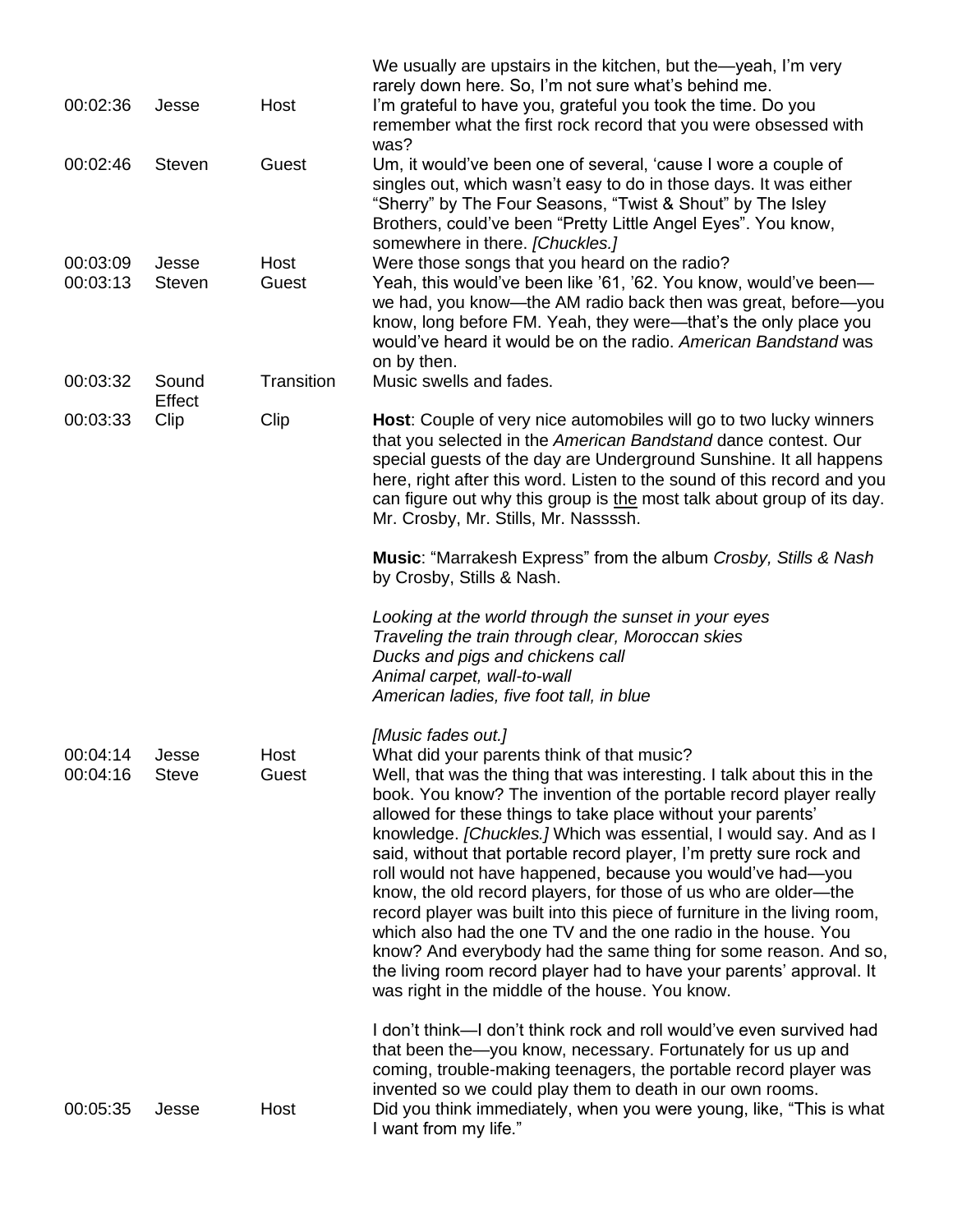| 00:05:42 | <b>Steve</b> | Guest | No. No, not 'til-I mean, not 'til the British Invasion, at which point it<br>was my life. It became my life. You know. The—up until this, I was<br>just buying singles and disconnected, really, from it. I didn't even<br>particularly associate the records with the artists that much. You<br>know? I don't know. I was just kind of a slow, dumb kid, really.<br>$But -$                                                                                                                                                                                                                                        |
|----------|--------------|-------|---------------------------------------------------------------------------------------------------------------------------------------------------------------------------------------------------------------------------------------------------------------------------------------------------------------------------------------------------------------------------------------------------------------------------------------------------------------------------------------------------------------------------------------------------------------------------------------------------------------------|
| 00:06:11 | Jesse        | Host  | I don't know if that's it. I think when you're a kid—I have so many<br>vivid feelings and memories about "Jump For My Love" by The<br>Pointer Sisters.                                                                                                                                                                                                                                                                                                                                                                                                                                                              |
|          |              |       | [They chuckle.]                                                                                                                                                                                                                                                                                                                                                                                                                                                                                                                                                                                                     |
|          |              |       | And it's because it passed through my life and was very important<br>when I was five years old. You know what I mean?                                                                                                                                                                                                                                                                                                                                                                                                                                                                                               |
|          |              |       | [Steve agrees.]                                                                                                                                                                                                                                                                                                                                                                                                                                                                                                                                                                                                     |
|          |              |       | You know. Like those—"The Freaks Come Out at Night" by<br>Whodini. This is the same place in my mind. And it wasn't about-<br>had no idea about like—Whodini had great outfits and everything. I<br>didn't even know about that.                                                                                                                                                                                                                                                                                                                                                                                    |
| 00:06:44 | <b>Steve</b> | Guest | [They laugh.]<br>Well, you had "The Freaks Come Out at Night" and I had                                                                                                                                                                                                                                                                                                                                                                                                                                                                                                                                             |
| 00:06:50 | Jesse        | Host  | "Satisfaction". So, what can I tell you? You know? [Chuckles.]<br>I mean, they're great records.                                                                                                                                                                                                                                                                                                                                                                                                                                                                                                                    |
|          |              |       | [They laugh.]                                                                                                                                                                                                                                                                                                                                                                                                                                                                                                                                                                                                       |
|          |              |       | That's the category we're talking about, here.                                                                                                                                                                                                                                                                                                                                                                                                                                                                                                                                                                      |
| 00:06:56 | <b>Steve</b> | Guest | Yeah. So, yeah. You know, and it was very lucky, growing up when<br>we did.                                                                                                                                                                                                                                                                                                                                                                                                                                                                                                                                         |
| 00:07:03 | Jesse        | Host  | Well, the British Invasion hit when you were like the perfect age to<br>be transformed. You know what I mean?                                                                                                                                                                                                                                                                                                                                                                                                                                                                                                       |
|          |              |       | [Steve agrees.]                                                                                                                                                                                                                                                                                                                                                                                                                                                                                                                                                                                                     |
| 00:07:15 | <b>Steve</b> | Guest | Like, you were like entering adolescence and like ready to be a new<br>kind of person. You know what I mean?<br>Yeah, and feeling like I really didn't fit in with any of the options<br>society was offering. You know? So, that was the other factor. You<br>know what I mean? I wasn't comfortable somewhere else and had<br>to be moved to this new world that the British Invasion was<br>revealing, this world of bands, which was really what it was all<br>about. You know? We never saw a band until the British Invasion.<br>You know? You went to your high school dance; it was instrumental<br>groups. |
|          |              |       | [Music fades in.]                                                                                                                                                                                                                                                                                                                                                                                                                                                                                                                                                                                                   |
| 00:07:59 | Music        | Music | You didn't see four or five guys playing and singing. You just didn't<br>see it. And so, the entire culture would be changed, February 9th,<br>1964.<br>"Twist and Shout" from the album Please Please Me by The                                                                                                                                                                                                                                                                                                                                                                                                    |
|          |              |       | Beatles.                                                                                                                                                                                                                                                                                                                                                                                                                                                                                                                                                                                                            |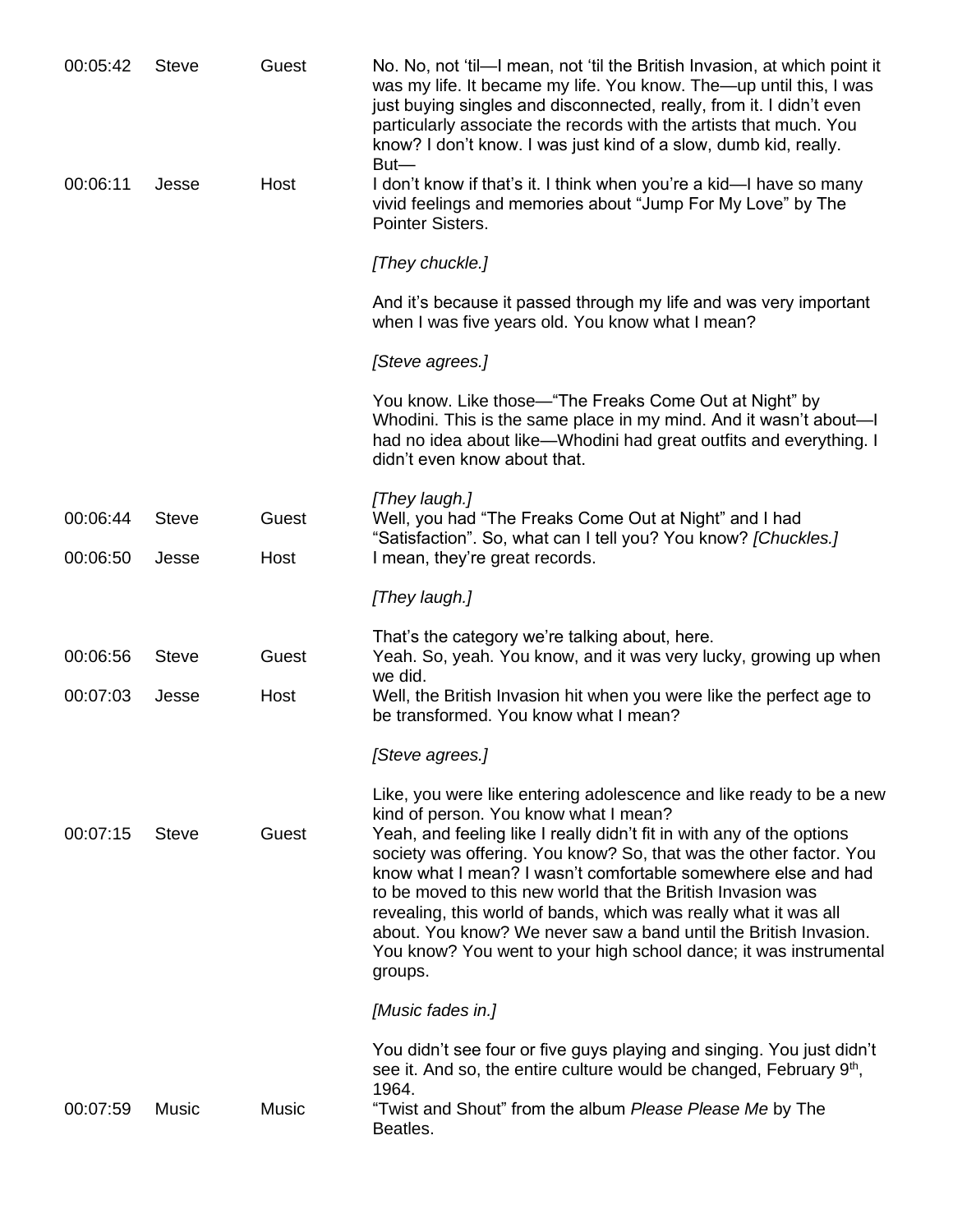|          |              |       | Work it on out<br>Well, work it on out, honey (work it on out)<br>You know you look so good (look so good)<br>You know you got me going, now (got me going)<br>Just like I knew you would (like I knew you would)                                                                                                                                                                                                                                                                                                                                                                                                                                                                                                   |
|----------|--------------|-------|---------------------------------------------------------------------------------------------------------------------------------------------------------------------------------------------------------------------------------------------------------------------------------------------------------------------------------------------------------------------------------------------------------------------------------------------------------------------------------------------------------------------------------------------------------------------------------------------------------------------------------------------------------------------------------------------------------------------|
|          |              |       | [The audience cheers.]                                                                                                                                                                                                                                                                                                                                                                                                                                                                                                                                                                                                                                                                                              |
|          |              |       | Well, shake it up, baby, now (shake it up, baby)<br>Twist and shout (twist and shout)<br>Come on, come on, come on, come on, baby, now<br>(Come on, baby)<br>Come on and work it on out (work it on out)<br>You know you twist, little (twist, little girl)<br>You know you twist so fine (twist so fine)<br>Come on and twist a little closer, now (twist a little closer)<br>And let me know that you're mine (let me know you're mine)                                                                                                                                                                                                                                                                           |
| 00:08:48 | Jesse        | Host  | [Volume decreases and continues under the dialogue then fades<br>out.]<br>I mean, what's wild to me about it, as somebody who is a different<br>age from you, it's hard for me to wrap my head around how fast the<br>culture around rock music changed during a time when you were<br>like a teenager. You know what I mean? Like, you go from pre-<br>British Invasion, through the British Invasion. You-you know. It's<br>hard for me to understand [chuckling] that the Beatles went from<br>dorks doing corny R&B covers to like the like most important pop<br>musicians of their generation to like the most progressive pop<br>musicians of their generation in like three years or something.             |
|          |              |       | [They laugh. Steven agrees.]                                                                                                                                                                                                                                                                                                                                                                                                                                                                                                                                                                                                                                                                                        |
| 00:09:41 | <b>Steve</b> | Guest | You know, and then like hippies changed the world and then were<br>done 18 months later. [Laughs.] You know what I mean?<br>Yeah. No, it was like that. It was—time was very, very different in<br>the '60s. You're absolutely right about that. It's hard to explain. We<br>had a major trend that happened every year of the '60s. British<br>Invasion, '64. Folk rock, '65. You know. Blues rock, '66.<br>Psychedelic, '67. Country rock, '68. Southern rock, '69. And then<br>the great fragmentation in the '70s. But it was just like huge, huge<br>changes and something remarkable happening every month or two.<br>You know. Here comes-you know-one band after the other,<br>incredible, legendary bands. |
|          |              |       | And then, you know, by the way, here's this kid—Jimi Hendrix—and<br>here's this, you know, Procol Harum, and here's—you know.<br>Jefferson Airplane and The Doors and The Stones and The Who<br>and The Kinks and The Hollies. You know? And Dusty Springfield<br>and Curtis Mayfield and, you know. And just Motown, alone. You<br>know, a ridiculous roster of geniuses, you know? Marvin Gaye,<br>Stevie Wonder, and The Temptations, The Four Tops. You know.<br>One after the other. You know. Martha and the Vandellas. And we<br>just took it for granted that this extraordinary renaissance was never<br>gonna end. And of course, it couldn't last, and it didn't.                                        |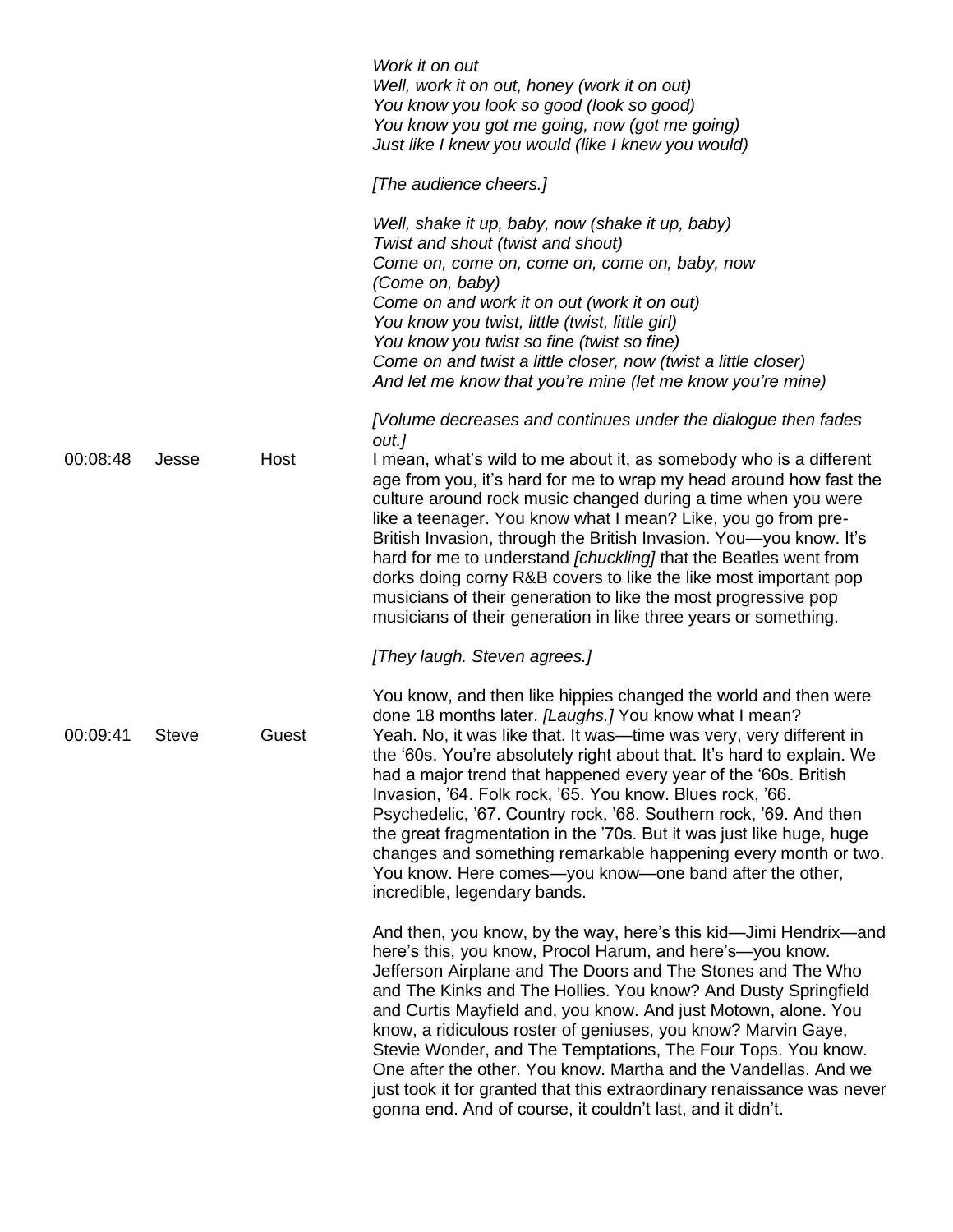|                      |                |                    | And like I said, by '69, '70, the major trends—genre trends that<br>would take over the entire culture and made us very much a<br>monoculture for those years, fragmented into some singer-<br>songwriters over here to heavy metal over there and everything in<br>between, starting in 1970 or so. And we would never be—we would<br>never be that monoculture again. But huge changes were taking<br>place very quickly. Very quickly.                                                                                                                                                             |
|----------------------|----------------|--------------------|-------------------------------------------------------------------------------------------------------------------------------------------------------------------------------------------------------------------------------------------------------------------------------------------------------------------------------------------------------------------------------------------------------------------------------------------------------------------------------------------------------------------------------------------------------------------------------------------------------|
| 00:11:50             | Jesse          | Host               | We'll have even more with Steven Van Zandt soon. We haven't<br>talked nearly enough about playing in a band with Bruce<br>Springsteen, which is something he's done a fair bit of in his career.<br>So, we'll get into that after the break. It's Bullseye, from<br>MaximumFun.org and NPR.                                                                                                                                                                                                                                                                                                           |
| 00:12:06<br>00:12:11 | Music<br>Jesse | Transition<br>Host | Thumpy rock music.<br>Welcome back to Bullseye. I'm Jesse Thorn. My guest is Steven<br>Van Zandt. For decades, he has played guitar in Bruce<br>Springsteen's E Street Band. He also had starring roles on shows<br>like The Sopranos and Lilyhammer. He has a new memoir out,                                                                                                                                                                                                                                                                                                                        |
|                      |                |                    | called Unrequited Infatuations. Let's get back into our conversation.                                                                                                                                                                                                                                                                                                                                                                                                                                                                                                                                 |
|                      |                |                    | I was trying to think of like what are the things that strike me as<br>distinctive about what it is that you do. Like, what are the things that<br>tie together The Asbury Jukes and the work you've done with Bruce<br>Springsteen and your own stuff and the records that you've<br>produced, and so on and so forth. Right? One of them is that thing<br>that you talked about, about wanting to be in a band. And it's not<br>just the form of the band, but like the vibe of band-ness. Like, a lot<br>of your work is basically about being buddies. [Chuckling.] You<br>know what I mean?      |
|                      |                |                    | [Steve confirms.]                                                                                                                                                                                                                                                                                                                                                                                                                                                                                                                                                                                     |
|                      |                |                    | Like, communicating the spirit of buddy-ness. The other is that like<br>right as you were becoming a professional musician, around 1970,<br>you were in like a rock world that was not just fracturing into lots<br>of kinds of rock music, although it was. You know. There was heavy<br>rock was getting heavy and there was all other kinds of things<br>happening. But also, like rock was transitioning out of being dance<br>party music and you have always been committed to getting a party<br>started. You know what I mean? In a way that you can't say about<br>Led Zeppelin or whatever. |
|                      |                |                    | [Steve chuckles.]                                                                                                                                                                                                                                                                                                                                                                                                                                                                                                                                                                                     |
| 00:13:57             | <b>Steve</b>   | Guest              | Led Zeppelin, great band. I'm not putting down Led Zeppelin. I don't<br>think Led Zeppelin needs me defending it. But like you—like, all of<br>your work has always involved a certain amount of like, "Let's all get<br>down." Like, "Let's have a party."<br>Well, most of it, yeah. I think                                                                                                                                                                                                                                                                                                        |
|                      |                |                    | [Music fades in.]                                                                                                                                                                                                                                                                                                                                                                                                                                                                                                                                                                                     |
| 00:14:13             | Music          | Music              | One way or the other, I am motivated to motivate you. It may be<br>dancing. It may be voting.<br>"Vote!" from the album Voice of America by Steven Van Zandt.                                                                                                                                                                                                                                                                                                                                                                                                                                         |
|                      |                |                    | Vote that mother out                                                                                                                                                                                                                                                                                                                                                                                                                                                                                                                                                                                  |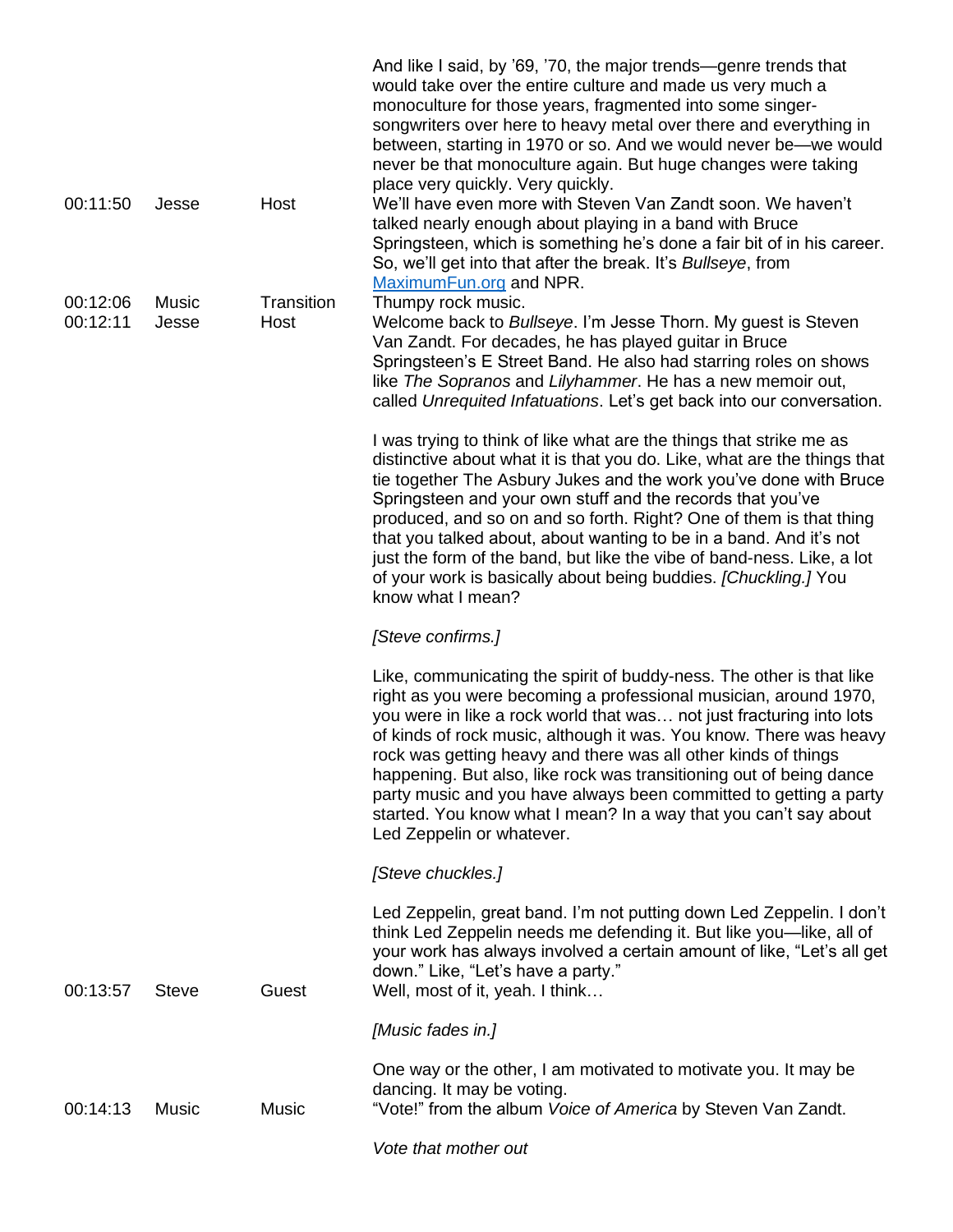|          |              |       | Uncle Sam wants you<br>Uncle Sam wants you<br>We're coming to get you                                                                                                                                                                                                                                                                                                                                                                                                                                                                                                                                                                                                                                                                                                                                                                                                                                                                                      |
|----------|--------------|-------|------------------------------------------------------------------------------------------------------------------------------------------------------------------------------------------------------------------------------------------------------------------------------------------------------------------------------------------------------------------------------------------------------------------------------------------------------------------------------------------------------------------------------------------------------------------------------------------------------------------------------------------------------------------------------------------------------------------------------------------------------------------------------------------------------------------------------------------------------------------------------------------------------------------------------------------------------------|
|          |              |       | [Volume decreases and continues under the dialogue then fades                                                                                                                                                                                                                                                                                                                                                                                                                                                                                                                                                                                                                                                                                                                                                                                                                                                                                              |
| 00:14:38 | <b>Steve</b> | Guest | out.]<br>I think you're right; most of it has some motivating factor, let's put it<br>that way, which comes out of the origin of us being a dance band in<br>the first place. Which most of the great bands were, from the '60s<br>and early '70s. We kind of brought that back with Southside Johnny<br>& The Asbury Jukes 'cause by '73, '74, that trend had long ended.<br>People had stopped dancing to rock and roll by '68, '69. But we kind<br>of brought that back because, in the bar world—the bar band<br>world—it never stopped. You know, the bar band world, you had to<br>get people dancing. People still danced in bars. That's what the bar<br>owners wanted, because you dance, and you get thirsty, and you<br>drink more, basically.                                                                                                                                                                                                  |
|          |              |       | So, that was a prerequisite, a requirement in the bar world, which<br>was kind of existing in its own little-you know, parallel universe.<br>And that's where we really made our bones. We made our bones in<br>that '74, '75 years in The Stone Pony in Asbury Park, as a dance<br>band. Just like the Beatles were a dance band in Hamburg and The<br>Stones, you know, in Richmond. And The Who and The Kinks and<br>The Animals. All of those groups were dance bands in the<br>beginning. And why does that matter? Well, now you transition into<br>a concert band, but you still have that extra energy that you needed<br>to pull people out of their chairs and make them dance. You know?                                                                                                                                                                                                                                                        |
| 00:16:52 | Jesse        | Host  | That is an aggressive—you know, part of your DNA. You never lose<br>that. So, that makes—that's why we and the ones I mentioned are<br>some of the most exciting bands in the world, because you still<br>have that motivation to pull you out of the chair and make you<br>dance. You know? Or at least get your blood moving and with the<br>hope that, you know, if your blood is moving, it'll get to your brain<br>and make you think better. You know?<br>You had known Bruce Springsteen since you were a kid, a<br>teenager. But you weren't in the first band that he played with after<br>he got his record deal. You had [chuckles] sort of been—that idea<br>had kind of been floated and rejected at the very beginning. When<br>the E Street Band was formed, did the bunch of you like have a<br>conversation or did Springsteen tell you like, "This is why I want to<br>do this thing this way or this is why we wanna do this thing this |
| 00:17:27 | <b>Steve</b> | Guest | way."<br>No, I don't think there was much verbal discussion about what we<br>were doing. You know.                                                                                                                                                                                                                                                                                                                                                                                                                                                                                                                                                                                                                                                                                                                                                                                                                                                         |
| 00:17:42 | Jesse        | Host  | My dog, here. [Faintly.] This is my dog getting antsy.<br>[Laughs.] A really excellent dog delivery just happened, for our<br>listeners at home.                                                                                                                                                                                                                                                                                                                                                                                                                                                                                                                                                                                                                                                                                                                                                                                                           |
| 00:17:48 | <b>Steve</b> | Guest | [Chuckles.] Um, no, there wasn't—there wasn't that sort of<br>intellectual—you know, strategizing going on. No, it was all very<br>instinctive.                                                                                                                                                                                                                                                                                                                                                                                                                                                                                                                                                                                                                                                                                                                                                                                                            |
| 00:18:02 | Jesse        | Host  | But I mean, you must have known something that you wanted,<br>because in—like, in the intervening time, you had even quit the                                                                                                                                                                                                                                                                                                                                                                                                                                                                                                                                                                                                                                                                                                                                                                                                                              |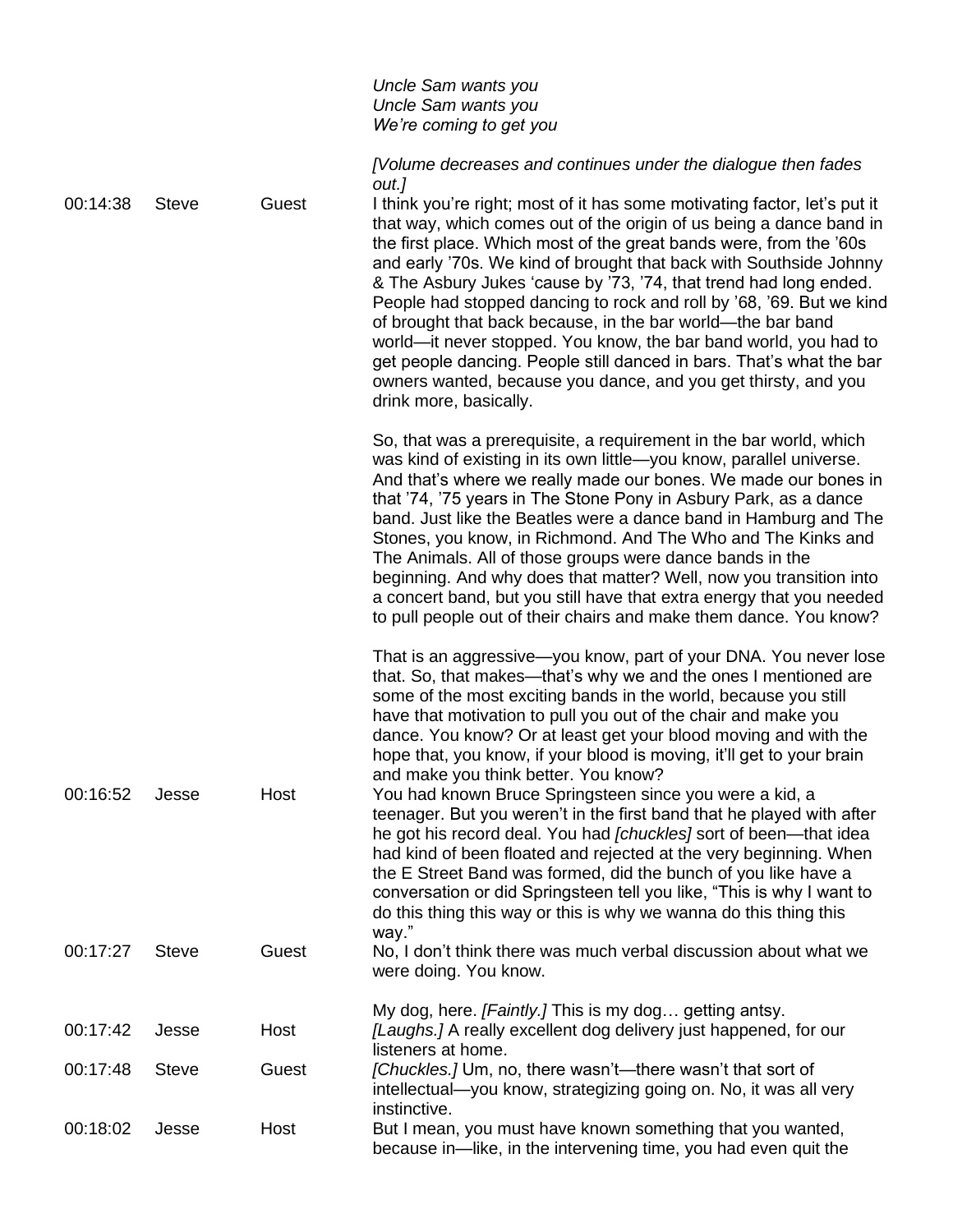|          |              |       | business for a little while. You know. It's not like Springsteen was<br>making huge hits. He was still trying to figure out how to put over<br>what he was doing. And like, so everybody had had this time to kind<br>of marinate on it. And it seems like there was a lot of mission<br>involved. You know what I mean?                                                                                                                                                                                                                                                                                                                                                                                                                                                                                         |
|----------|--------------|-------|------------------------------------------------------------------------------------------------------------------------------------------------------------------------------------------------------------------------------------------------------------------------------------------------------------------------------------------------------------------------------------------------------------------------------------------------------------------------------------------------------------------------------------------------------------------------------------------------------------------------------------------------------------------------------------------------------------------------------------------------------------------------------------------------------------------|
| 00:18:27 | <b>Steve</b> | Guest | Subconsciously, perhaps. You know. Instinctively. But not literally.<br>We started to feel, as one could easily do today, like things were<br>slipping away. Like, important things were slipping away. That's<br>what it felt like in the early '70s. Yes, everybody was obsessed with<br>being modern and new and you could tell-you started to feel, oh.<br>The renaissance was finite. [Chuckles.] It's not going to continue. It<br>feels different now, because of the fragmentation and because of<br>the hybrids. We're not gonna see that complete originality ever<br>again.                                                                                                                                                                                                                           |
|          |              |       | And there was something about going to the source of that<br>complete originality, as close as you can get to it, and taking your<br>identity from that that would make you stronger. You know? That's<br>what we felt then and I feel it now. You know? I mean, my stuff, it's<br>never been timely, which makes it timeless. [Chuckles.] And so, you<br>get—you get—you listen to it, and it doesn't fit in anywhere. But<br>there's an intrinsic quality to it that I would put up against anything,<br>ever. Because I made a point of that. You know. The greatest part<br>of what we do is something that you make a decision about. And<br>I'm chasing greatness all the time. I seek it out wherever I can. I<br>support it when I find it and I try and achieve it, always. That's all I<br>care about. |
|          |              |       | And so, that has its own currency. It may not be monetary, but it<br>has a certain currency. It's why people, you know, always respect<br>my work. You know. They-you know, they may not buy it<br>[chuckling] in big quantities, but I've always had that respect. And<br>even live—same thing, live. And it's something that—it's a fealty.<br>You know? It's a certain respect and honor and loyalty to where we<br>come from. And for some reason, that's our thing. You know? And<br>it's all of our—it's our Jersey kind of thing, man. You know? And I<br>continued it on the radio show. You know. You hear it in my radio<br>network; the stuff we play is the best music ever made, in my<br>opinion. And that includes 1000 new bands doing it, today.                                                |
| 00:21:26 | Jesse        | Host  | I was reading you describe a tribute to Italy when you had some hit<br>records in Italy. And these were your hit records. And you were like<br>describing being recognized on the street, and—which was, you<br>know, for your albums that had your name on them and feeling kind<br>of odd about that and like, "Maybe this is not what I wanted from my<br>life." And I wonder if you thought that's what you wanted? Like,<br>were you, you know, the consummate second in command in the E<br>Street Band and in The Jukes and so on and so forth, because<br>that's where you wanted to be? Or did you think you wanted to be<br>somewhere else?                                                                                                                                                            |
| 00:22:12 | <b>Steve</b> | Guest | Yeah, no. I never wanted to be in front. I never had that desire. It<br>happened kind of by accident and by me getting into politics, which<br>I felt—you know, this is not really a band thing. I'm kind of—I'm kind<br>of taking a stand, here, on very controversial politics—you know,<br>political situations. It's not really something you can tell a band to go<br>down with the ship. You know. It gets-you know. I've had my life<br>threatened and etc., etc.-so, you know, you kind of you know.                                                                                                                                                                                                                                                                                                     |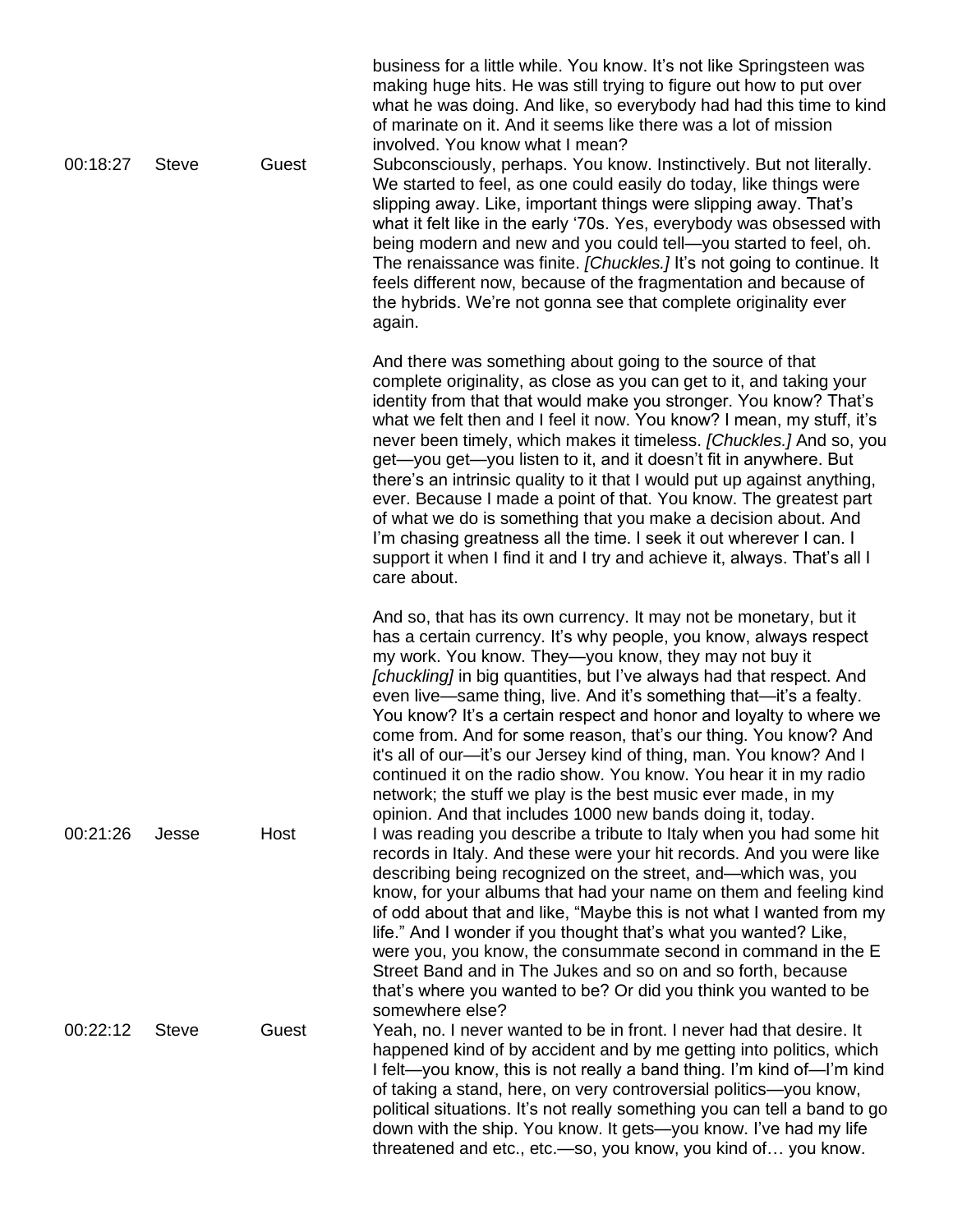The solo thing became something I just felt I had to do at the time, but it was never something I wanted to do. Never. And I realized that when I had those—I happened to have those two hits on the one album.

You know, I was doing my usual thing, walking down the street, and suddenly there's hundreds of kids attacking me. *[Laughing.]* You know? And that's—you're supposed to like that! You know what I mean? You're supposed to say, "Oh! I'm a success! This is what I wanted!" And at that moment, I said, "I don't like it! I don't like this, okay? If this is what being a superstar is, I don't like it." I wanna create greatness. I wanna create great records and do great TV shows and whatever I'm gonna do. But I don't need to be the star. You know? I know that's—you know, through the years, you learn that you kind of have to be, if you really wanna—if you really wanna have enough power to do what you need to do, a little bit of celebrity doesn't hurt. You know?

*[Jesse chuckles.]*

But if it was up to me? I would just be the writer/producer. I'm just fine with that. You know what I mean? I don't need to be the performer. I don't need to be a celebrity. I really—you know. I do not wanna be mobbed by a bunch of kids when I'm trying to go have a cup of coffee.

00:24:14 Jesse Host I mean, it's funny because you are both like—you couldn't be you're obviously like the most consummate side-man or second in command. Like, there is no greater symbol in popular music. With all due respect to Jerome from The Time, like there's—

*[Steve laughs.]*

There's no *[chuckling]*—there's no greater support piece than you in a band. But also, like in so doing, you are also almost absurdly distinctive in doing that. Right? Like, you have—

*[They keep stumbling into laughter.]*

Like, you're—I can see you right now. You are dressed as Stevie Van Zandt. You know what I mean? Like, there's no mistaking. So, it's not like—so, you're also the furthest thing from anonymous. You know what I mean?

*[Steve reluctantly agrees.]*

And it's kind of an interesting in-between place to be, even in The Jukes. You know, like sure, you're not the lead singer, but you're right there! You know what I mean? Like, you're not hiding in the wings.

00:25:16 Steve Guest No. You know, I know what you mean. And that just goes along—I guess this just goes with the territory of any kind of performance. You know. As soon as you *[chuckles]* step onto that stage, you're gonna have some of that. You know. And you know—and you want some of that. You do. You know. You want to… you want people to like you and like what you do and appreciate what you do. You know. Again, it has its limits. You know. *[Chuckles.]* For me, like you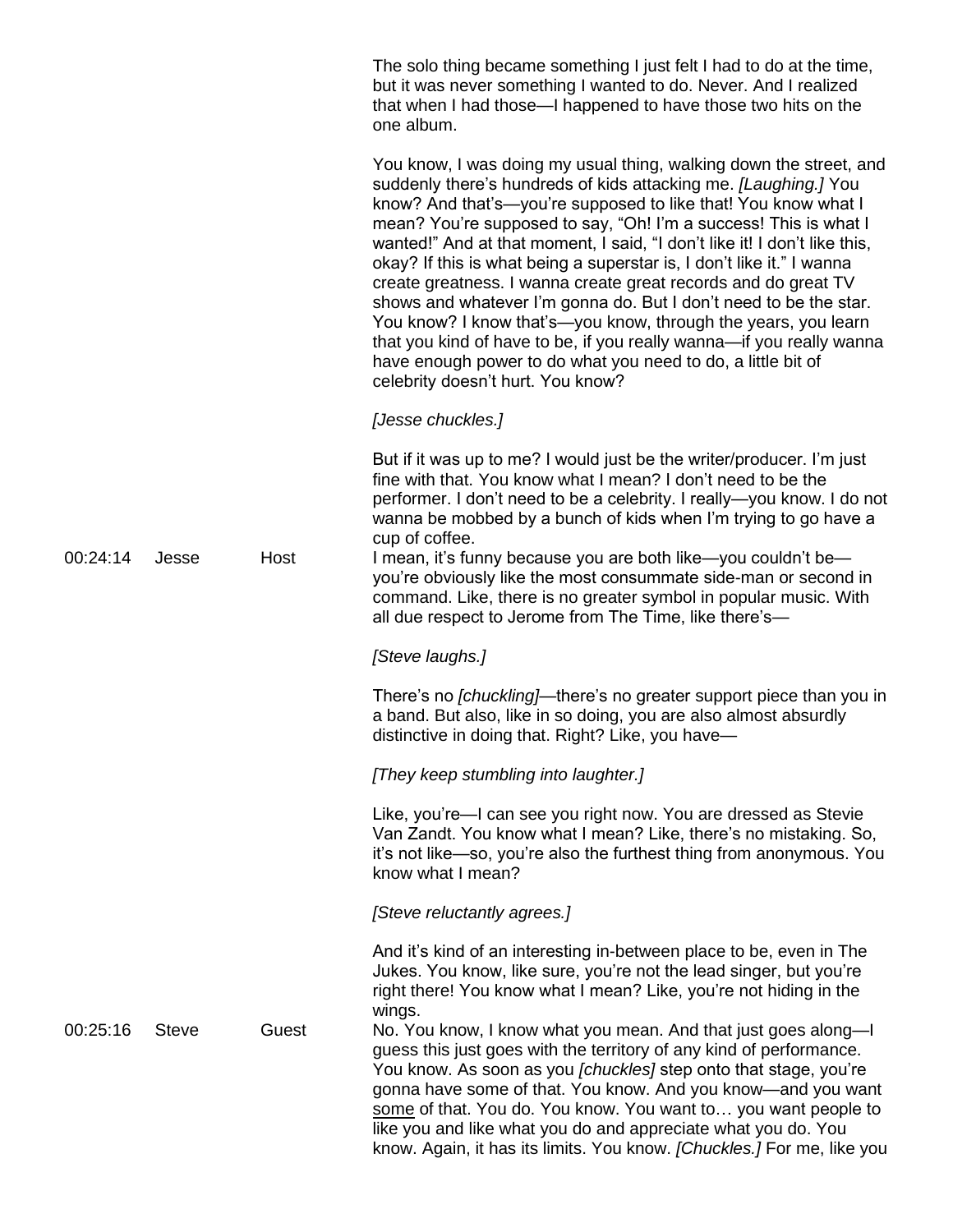|                      |                       |                    | know, I'd just rather—I would rather not be the guy in the spotlight<br>all the time. I just don't wanna live that way. I want to occasionally<br>be able to observe and not be observed. You know.                                                                                                                                                                                                                                                                                                                                                                                                                                                                                                                                                                |
|----------------------|-----------------------|--------------------|--------------------------------------------------------------------------------------------------------------------------------------------------------------------------------------------------------------------------------------------------------------------------------------------------------------------------------------------------------------------------------------------------------------------------------------------------------------------------------------------------------------------------------------------------------------------------------------------------------------------------------------------------------------------------------------------------------------------------------------------------------------------|
|                      |                       |                    | So, uh, you gotta find your way—find your way to do that. I mean,<br>that's one good thing about living in New York City. You can hide in<br>plain sight. You know, pretty much. But I just-I know what you<br>mean. But that's—you know. Some of that's okay. I mean, you<br>know, you're gonna-you're gonna get some respect because you<br>do good work. And that's-you know. You want that. You do want<br>that.                                                                                                                                                                                                                                                                                                                                               |
| 00:26:34             | Jesse                 | Host               | We'll wrap up with Steven Van Zandt after a quick break. Stay with                                                                                                                                                                                                                                                                                                                                                                                                                                                                                                                                                                                                                                                                                                 |
| 00:26:42             | Promo                 | Clip               | us. It's Bullseye, from MaximumFun.org and NPR.<br><b>Music:</b> Exciting techno music plays.                                                                                                                                                                                                                                                                                                                                                                                                                                                                                                                                                                                                                                                                      |
|                      |                       |                    | Tre'vell Anderson: Hey there, beautiful people! I'm Tre'vell<br>Anderson.                                                                                                                                                                                                                                                                                                                                                                                                                                                                                                                                                                                                                                                                                          |
|                      |                       |                    | <b>Jarrett Hill:</b> And I'm Jarrett Hill. We are the hosts of FANTI, the<br>show where have complex and complicado conversations about the<br>grey areas in our lives, the things that we really, really love<br>sometimes but also have some problematic feelings about.                                                                                                                                                                                                                                                                                                                                                                                                                                                                                         |
|                      |                       |                    | Tre'vell: Yes, we get into it all. You wanna know our thoughts about<br>Nicki Minaj and all her foolishness? We got you. You wanna know<br>our thoughts about gentrification and perhaps some positive?-<br>question mark?-                                                                                                                                                                                                                                                                                                                                                                                                                                                                                                                                        |
|                      |                       |                    | Jarrett: Uh-oh.                                                                                                                                                                                                                                                                                                                                                                                                                                                                                                                                                                                                                                                                                                                                                    |
|                      |                       |                    | <b>Tre'vell:</b> —aspects of gentrification? We get into that, too! Every<br>single Thursday, you can check us out at MaximumFun.org. Listen,<br>you know you want it, honey, so come on and get it!                                                                                                                                                                                                                                                                                                                                                                                                                                                                                                                                                               |
|                      |                       |                    | [Jarrett laughs.]                                                                                                                                                                                                                                                                                                                                                                                                                                                                                                                                                                                                                                                                                                                                                  |
|                      |                       |                    | Tre'vell: Period!                                                                                                                                                                                                                                                                                                                                                                                                                                                                                                                                                                                                                                                                                                                                                  |
| 00:27:26<br>00:27:30 | <b>Music</b><br>Jesse | Transition<br>Host | [Music fades out.]<br>Thumpy synth with light vocalizations.<br>I'm Jesse Thorn. You're listening to Bullseye. I'm talking with<br>musician and actor, Steven Van Zandt. His new book is called<br>Unrequited Infatuations: A Memoir. Let's get back into our<br>conversation.                                                                                                                                                                                                                                                                                                                                                                                                                                                                                     |
| 00:27:57             | <b>Steve</b>          | Guest              | Did writing the book change the way that you thought about your<br>life? I mean, you are—in a way—forced to reflect.<br>The one thing that I must say that I feel a little bit better about—all<br>my life, I thought, "Well, could I have stayed in the E Street Band<br>and still done what I did?" You know, still done the seven solo<br>albums and the Sun City project and The Sopranos and Lilyhammer<br>and—you know. And in my fantasies, I've always thought, "Yeah, I<br>could've found a way to do that." But when you go back and live it,<br>you realize that's just ridiculous. There's no way that could've<br>happened. You know? You know, you couldn't go to Bruce at the<br>peak of Born in the U.S.A. or whatever and said, you know, "By the |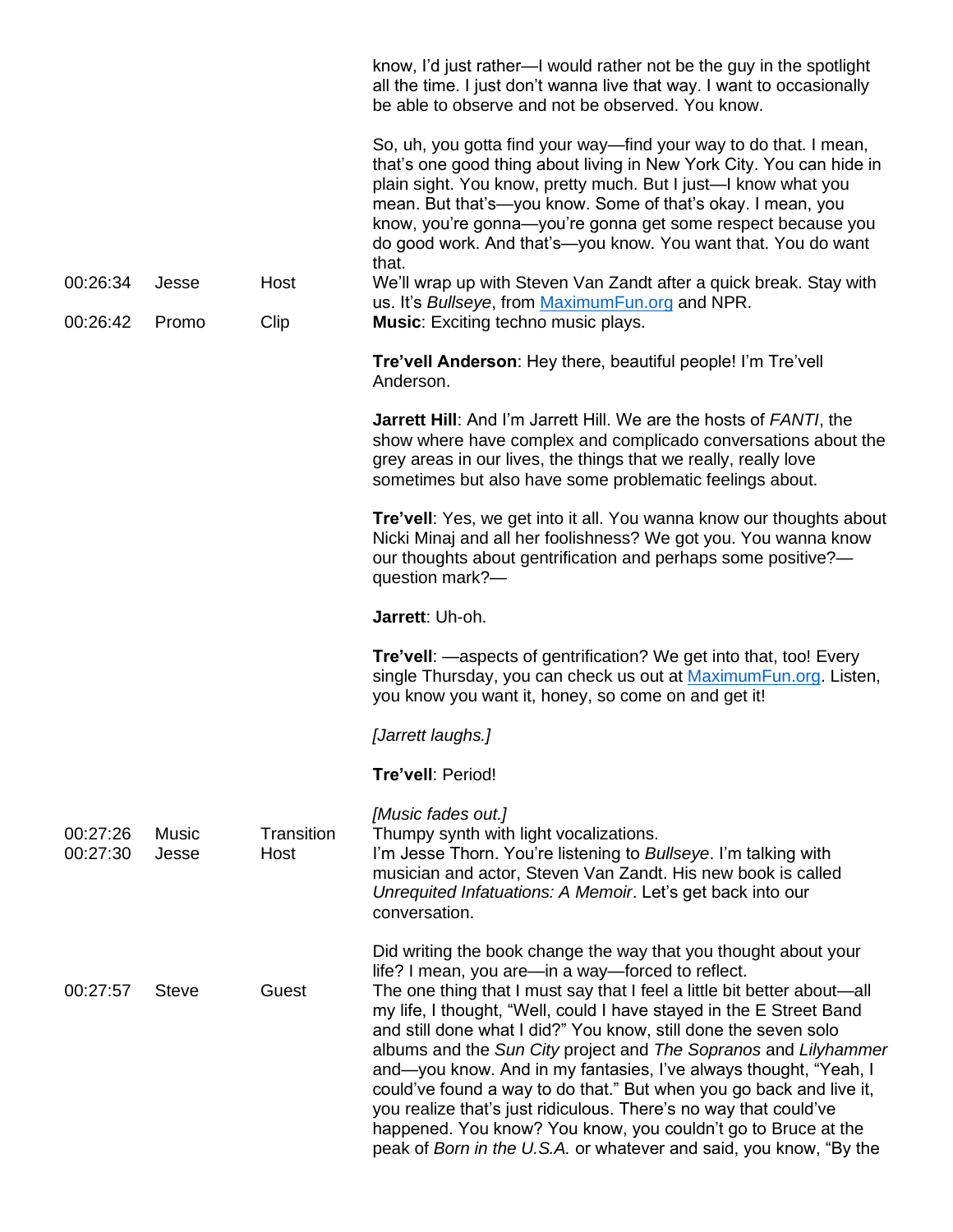way, Bruce—you know, would you mind? I'm gonna take six months here and see if I can become an actor."

You know? We're about to lose our democracy in America. And

|                                              |                                                |                                | You know. Thaaat's not gonna happen. So, I think I'm more at<br>peace with the decision I made at the time, which very much<br>seemed like the end of my life. And I think that's how the book can<br>be useful for some people, because sometimes when you think<br>your life is over, and I really did. You know? I wasn't changing jobs<br>when I left the E Street Band. I was ending my life. There was no<br>plan B, after that. And, um, you know. Everybody's gonna hit that<br>wall, I think, in their life-in their lives, sooner or later. You're gonna<br>be disappointed. You're gonna be-you know, depressed. You're<br>gonna-your job or-it's not gonna work out. Something's gonna<br>happen. It's-you feel like you're done.                                                                                                                                                                             |
|----------------------------------------------|------------------------------------------------|--------------------------------|---------------------------------------------------------------------------------------------------------------------------------------------------------------------------------------------------------------------------------------------------------------------------------------------------------------------------------------------------------------------------------------------------------------------------------------------------------------------------------------------------------------------------------------------------------------------------------------------------------------------------------------------------------------------------------------------------------------------------------------------------------------------------------------------------------------------------------------------------------------------------------------------------------------------------|
| 00:30:53                                     | Jesse                                          | Host                           | And if you can find a way to hang in there and just find some way to<br>survive and move forward without being decimated by drugs or<br>alcohol or suicide, all of which I considered—if you can find a way<br>to get past that and move forward, destiny will surprise you.<br>Everything I've done in my life, pretty much, that has value<br>happened after I thought my life was over. And I think that can be<br>instructive. You know? Hopefully, that can be inspirational to<br>somebody who thinks their life is over. "And look what he did<br>[chuckling] after his life was over! He did everything!" You know?<br>Every—virtually everything that matters after it was over. So, I think<br>destiny can surprise you if you can—if you can find a way to, you<br>know, just keep moving forward somehow.<br>I mean, you got to join back up. You get to be in the E Street Band<br>as long as you want, now! |
|                                              |                                                |                                | [Steve agrees.]                                                                                                                                                                                                                                                                                                                                                                                                                                                                                                                                                                                                                                                                                                                                                                                                                                                                                                           |
| 00:31:05<br>00:31:10<br>00:31:11<br>00:31:16 | <b>Steve</b><br>Jesse<br><b>Steve</b><br>Jesse | Guest<br>Host<br>Guest<br>Host | You guys'll be—you guys'll be 95 years old doing three-and-a-half-<br>hour concerts.<br>Yeah. We'll be 95, waiting for the COVID thing to end. [Chuckles.]<br>That's fair.<br>Waiting for the new variant to go away. Yeah.<br>So, there's one other thing that I wanna ask you that's pretty stupid,<br>which is—somebody suggested this to me, and I was like man, I<br>really wanna know the answer to that. It is: so, you are probably-<br>the most famous image of you onstage is probably sharing a<br>microphone with your friend, Bruce Springsteen. The two of you<br>yelling into the same microphone with your scarf flowing behind<br>you. You know. And his gorgeous puss right up against yours.<br>When you guys are doing that, are you spitting on each other?                                                                                                                                          |
|                                              |                                                |                                | [Steve chuckles.]                                                                                                                                                                                                                                                                                                                                                                                                                                                                                                                                                                                                                                                                                                                                                                                                                                                                                                         |
| 00:31:54<br>00:31:56                         | <b>Steve</b><br>Jesse                          | Guest<br>Host                  | Like, is that a hazard in doing that?<br>This is what keeps you up at night?<br>I don't know! Somebody said, "Are they spitting on each other when<br>they do that?" And I'm like I don't—I kinda wanna know whether<br>they're spitting! It seems like they probably would be!                                                                                                                                                                                                                                                                                                                                                                                                                                                                                                                                                                                                                                           |
| 00:32:04                                     | <b>Steve</b>                                   | Guest                          | Let's see, let's see. We're losing 3000 people a day to COVID.<br>Russia's attacking the Ukraine. China's about to take over Taiwan.                                                                                                                                                                                                                                                                                                                                                                                                                                                                                                                                                                                                                                                                                                                                                                                      |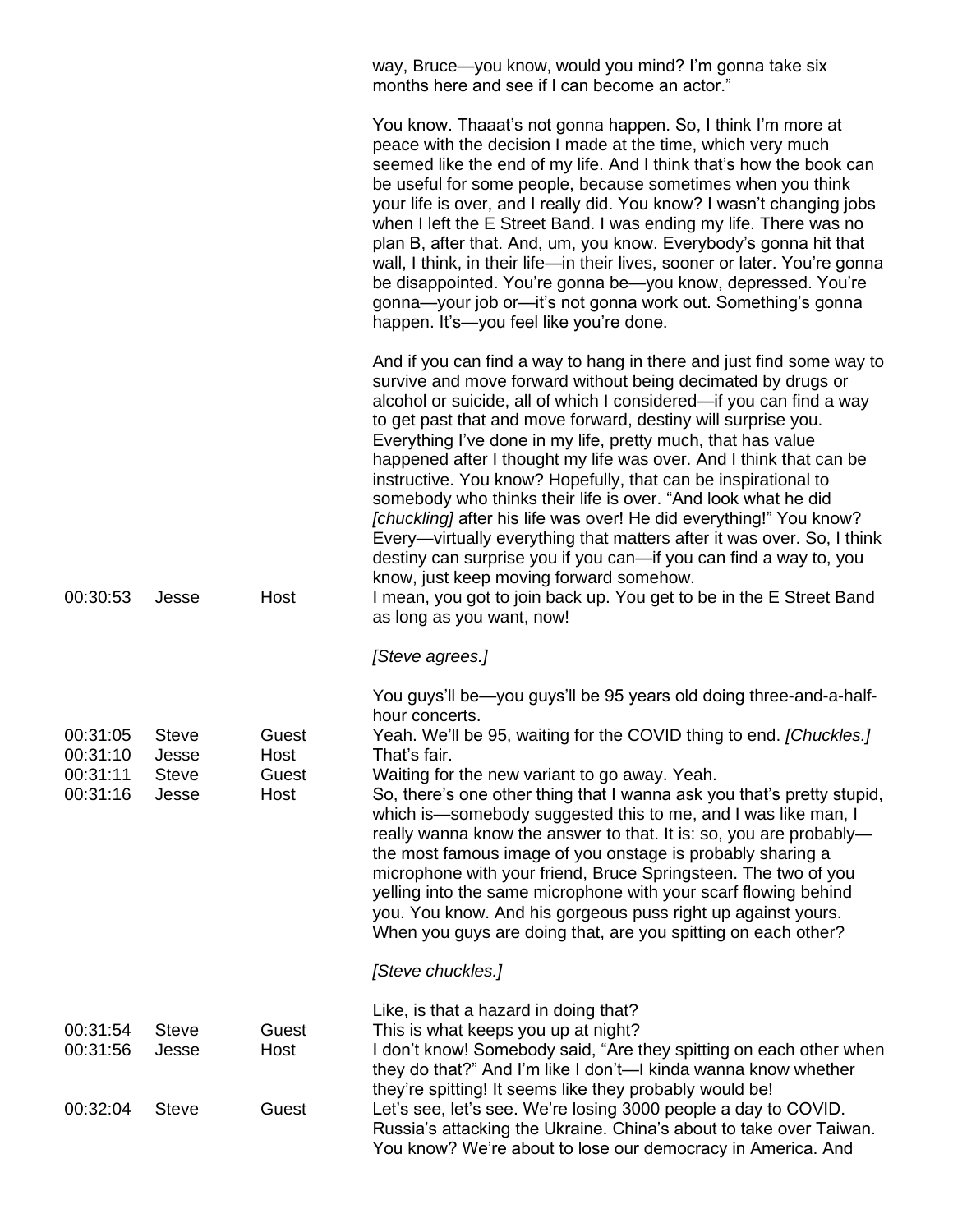| 00:32:20                         | Jesse                          | Host                  | that's what you're worried about? [Laughing.] That's what you're<br>thinking about?<br>You know what? One time I interviewed—one time I interviewed<br>Larry King and I asked him about his interviewing technique. I<br>learned way more than I expected from interviewing Larry King. And<br>the question that he said—that he gave as an example of a<br>question he was really proud of was asking a pilot when the plane<br>took off if he knew it was gonna land. |
|----------------------------------|--------------------------------|-----------------------|-------------------------------------------------------------------------------------------------------------------------------------------------------------------------------------------------------------------------------------------------------------------------------------------------------------------------------------------------------------------------------------------------------------------------------------------------------------------------|
|                                  |                                |                       | [Steve giggles.]                                                                                                                                                                                                                                                                                                                                                                                                                                                        |
| 00:32:48                         | <b>Steve</b>                   | Guest                 | And sometimes a dumb question is a good question. As soon as<br>someone suggested to me "are they spitting on each other", I had to<br>know the answer.<br>The answer is no. [Chuckles.]                                                                                                                                                                                                                                                                                |
|                                  |                                |                       | [Jesse affirms.]                                                                                                                                                                                                                                                                                                                                                                                                                                                        |
| 00:32:57<br>00:33:02<br>00:33:04 | Jesse<br><b>Steve</b><br>Jesse | Host<br>Guest<br>Host | If you must know. Absolutely not.<br>Well, Stevie Van Zandt, I sure appreciate you taking the time to be<br>on the show. It was really nice to get to talk to you.<br>Yeah, my pleasure, my friend.<br>Steven Van Zandt. His new book is called Unrequited Infatuations:                                                                                                                                                                                                |
|                                  |                                |                       | A Memoir.<br>[Music fades in.]                                                                                                                                                                                                                                                                                                                                                                                                                                          |
| 00:33:29                         | Music                          | <b>Music</b>          | Before we end things, let's go out on a tune from Bruce Springsteen<br>and the E Street Band, one on which Little Stevie played. We let<br>Stacey Molski, Maximum Fun's very own child of New Jersey, pick<br>the tune. This is "Rosalita". Little Steven on guitar and backup<br>vocals.<br>"Rosalita" from the album The Wild, the Innocent & the E Street<br>Shuffle by Bruce Springsteen and the E Street Band.                                                     |
|                                  |                                |                       | Spread out now, Rosie<br>Doctor come cut loose her mama's reins<br>You know playing blind man's bluff is a little baby's game<br>You pick up a little dynamite, I'll pick up a little gun                                                                                                                                                                                                                                                                               |
| 00:33:49                         | Jesse                          | Host                  | [Volume decreases and continues under the dialogue.]<br>That's the end of another episode of Bullseye. Bullseye is created<br>from the homes me and the staff of Maximum Fun, in and around<br>greater Los Angeles, California. My eight-year-old, Oscar, took my<br>power drill and disassembled the playhouse that was in the<br>backyard. [Chuckles.] It's now a pile of sticks and he also made a<br>few swords out of it.                                          |
|                                  |                                |                       | The show is produced by speaking into microphones. Our senior<br>producer is Kevin Ferguson. Our producers are Jesus Ambrosio,<br>Valerie Moffat and Richard Robey. We get booking help from Mara<br>Davis. Our interstitial music is by Dan Wally, also known as DJW.<br>Our theme song is called "Huddle Formation", recorded by the<br>group The Go! Team. Thanks to them and to their label, Memphis<br>Industries, for sharing it.                                 |